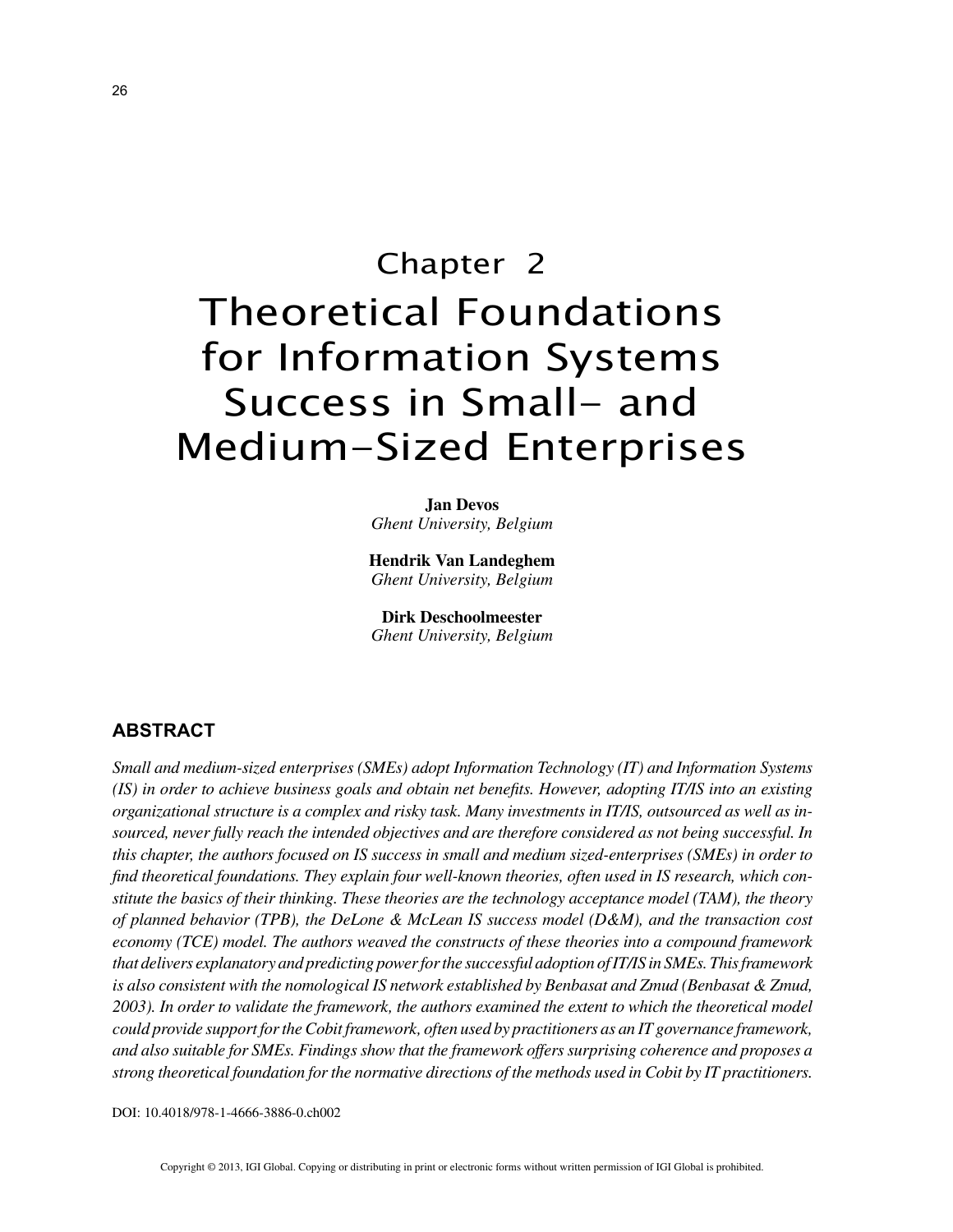### **INTRODUCTION**

Small- and medium-sized enterprises (SMEs) adopt information technology (IT) and information systems (IS) in order to achieve business goals and obtain net benefits. However, adopting IT/ IS into an existing organizational structure with a lack of rigid business processes is a complex and risky task. Many investments in IT/IS, such as enterprise resource planning (ERP) or customer relation management (CRM), outsourced as well as in sourced, never fully reach the intended objectives and are therefore considered as not being successful. Despite our knowledge of IT/IS implementation, a lot of IT projects still fail (Avison, Gregor, & Wilson, 2006; Bartis & Mitev, 2008; Bharadwaj, Keil, & Mahring, 2009; Conboy, 2010; Devos, Van Landeghem, & Deschoolmeester, 2008; Group, 2004). Past and recent research has also revealed that SMEs tend to lean strongly on external IT/IS expertise for the adoption of IT (Dibbern & Heinzl, 2009; Thong, Yap, & Raman, 1996; Yap, Soh, & Raman, 1992). However, outsourcing IT/IS greatly increases the complexity of governing these endeavors and brings in new risks and burdens for IS success (Aubert, Patry, & Rivard, 2005; Aubert, Rivard, & Patry, 2004; Natovich, 2003).

In this chapter, we have focused on IS success in SMEs in order to find theoretical foundations. We have explained four well-known theories, often used in IS research, which constitute the basics of our thinking. These theories are the technology acceptance model (TAM), the theory of planned behavior (TPB), the DeLone & McLean IS success model (D&M) and the transaction cost economy (TCE) model. We have designed a nomological network for each theory and brought the constructs into concert, in a compound framework that delivers much more explanatory and predicting power for the successful adoption of IT/IS in SMEs than each theory could do separately. Our framework takes advantage of the symbiotic effect of combining the aforementioned theories, but is also

consistent with the existing IS network established by Benbasat and Zmud (Benbasat & Zmud, 2003).

This framework was empirically validated and tested by mapping the theoretical constructs with the relevant IT processes of the Cobit-model for SMEs ("Cobit Quickstart 2th Edition," 2007; *Cobit v.4.1*, 2007). Cobit is a well-known IT governance model and is used by IT practitioners, even in SMEs ("Cobit Quickstart 2th Edition," 2007).

The next section is an overview of the literature on the relationship between SMEs and IT/IS. This analysis reviews the conceptual foundations of small organizations and their behavior and actions towards information systems. Next, we give a short overview of the concept of IT governance and its relevance for SMEs. We then present an outline of our theoretical framework. Although the use of well-developed theories in IS research is now common practice, we conceptualize a compound theoretical model, woven out of existing IS and non-IS theories. We present the empirical findings in Section 5. Section 5 also includes our conclusions and a summary of the main points raised by this research.

## **SMEs AND IT/IS**

Although small- and medium-sized enterprises (SMEs) are a substantial part of the business environment and a major component of most economies throughout the world, IS research has primarily focused on large corporations (Lee, Kim, Choi, & Lee, 2009; Snider, da Silveira, & Balakrishnan, 2009; Wang & Ahmed, 2009). Research on IS success in small businesses has been largely disregarded and has mainly been conducted in manufacturing enterprises (Harland, Caldwell, Powell, & Zheng, 2007; Olsen & Saetre, 2007).

Although research and literature have highlighted the definitional problems of SMEs, it has greatly ignored the idiographic nature of a small business. Companies differ in size, location, ownership structure, financial performance, maturity,